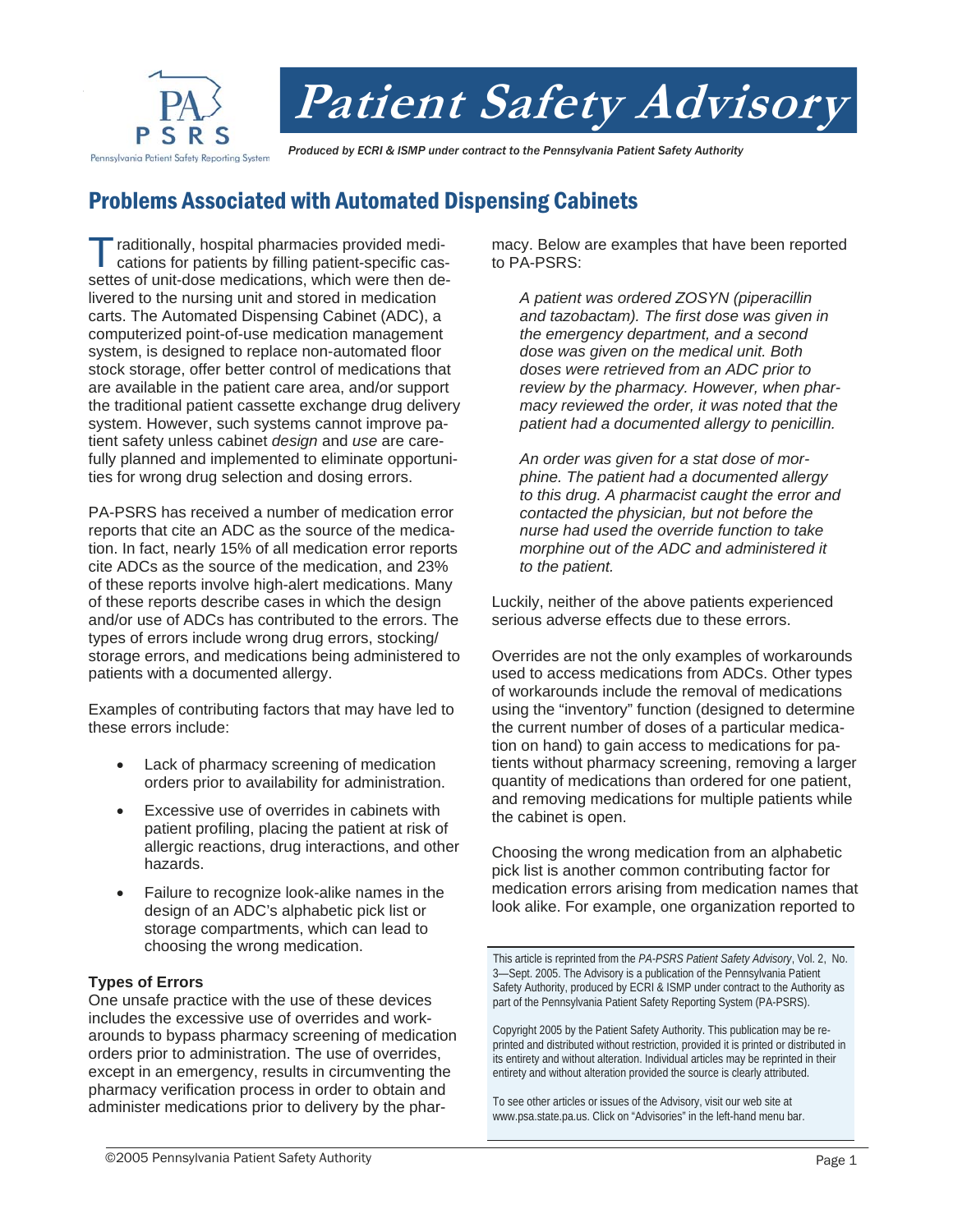## Problems Associated with Automated Dispensing Cabinets (Continued)

the USP-ISMP Medication Errors Reporting Program (MERP) three errors regarding mix-ups between diazepam and diltiazem removals from the ADC in their intensive care unit. In one case, diazepam was given at the ordered diltiazem dose. In another, a physician noted the amber color of the diazepam vial as the nurse was drawing up the dose (of what the nurse thought was diltiazem).

The organization concluded that once the wrong drug was chosen, the cabinet seemed to "confirm" that the correct drug was chosen since the nurse assumed the correct drug was chosen from the menu and thought the correct drug was in the drawer that opened. The nurse "relied" on the ability to choose the right drug from the pick list and, in these cases, no physical check of the product or reading of the label was done. Also in these cases, the cabinet did not contain a patient profile system, which may have prevented this error. For example, the cabinet would not have allowed entry if diltiazem had been picked from the screen display since diazepam had been entered on the patient's profile.

Storing medications with look-alike names and/or packaging next to each other in the same drawer or bin is one of the major contributing factors leading to errors.<sup>1</sup> A common cause of these mix-ups is what human factors experts call "confirmation bias,"<sup>2</sup> in which one "sees" what one expects to see. When confirmation bias occurs, it is unlikely that the practitioner would question what is being read. This can occur both in the removal of medications and in the restocking of the ADC.

Examples of these type errors from PA-PSRS include:

*During a cardiac catheterization procedure, a nurse received a verbal order for IV LOPRES-SOR (metoprolol). However, when retrieving the medication from the ADC she withdrew LEVOPHED (norepinephrine) instead due to these look-alike medications being stored in adjacent bins. The patient received the incorrect medication and required an increased level of care.* 

*A nurse took a verbal order from a physician for hydroxyzine 25 mg IM every 3 hours as needed for itching and wrote the order correctly in the patient's chart. However, when she went to the ADC, she pulled hydralazine and administered 25 mg IM to patient, resulting in a significant decrease in blood pressure.* 

*A prescriber ordered HYDROmorphone 0.5 mg IV for a patient. However, when the ADC drawer was opened both morphine and HY-DROmorphone were available for retrieval. The healthcare practitioner mistakenly retrieved morphine and administered it to the patient.* 

Storing excessive quantities of medications in ADCs can set practitioners up to make errors. For example, in a report submitted to the MERP, an order was written for "calcium gluconate 1 g IV," but a nurse misread the label on the medication vial and believed that ten vials of 10% calcium gluconate were needed (each 10 mL vial containing 98 mg/mL of elemental calcium, or 980 mg total). Ten vials of medication (each containing 98 mg/mL) could have been removed from the ADC, but this error was avoided because the cabinet contained only six vials of calcium gluconate. The error was detected when the nurse contacted a pharmacist at home to obtain additional vials.<sup>3</sup> This error highlights the importance of limiting stock in ADCs.

The process of restocking medications into an ADC is primarily a pharmacy function. Unfortunately, cabinets that do not have bar coding capabilities must rely on individual vigilance or the use of a double check involving two individuals. That leaves the process vulnerable to errors, as illustrated by the following reports submitted to PA-PSRS:

*A patient was ordered BUPRENEX (buprenorphine) 0.3 mg as needed for pain. The nurse found that NUBAIN (nalbuphine) was stocked in the Buprenex drawer. The patient was medicated with the correct medication which was found in a storage compartment beside the Buprenex compartment.* 

*A patient was ordered FIORINAL (aspirin, caffeine, and butalbital). However, the wrong medication, FIORICET (acetaminophen, butalbital, and caffeine), was stocked in the Fiorinal compartment. The patient received one dose of Fioricet instead of Fiorinal. The patient experienced no adverse effects.* 

*A nurse noted HYDROmorphone 4 mg injections had been stocked in the morphine 4 mg compartment in the ADC. Pharmacy was notified and it was found that two patients may have received the wrong drug.*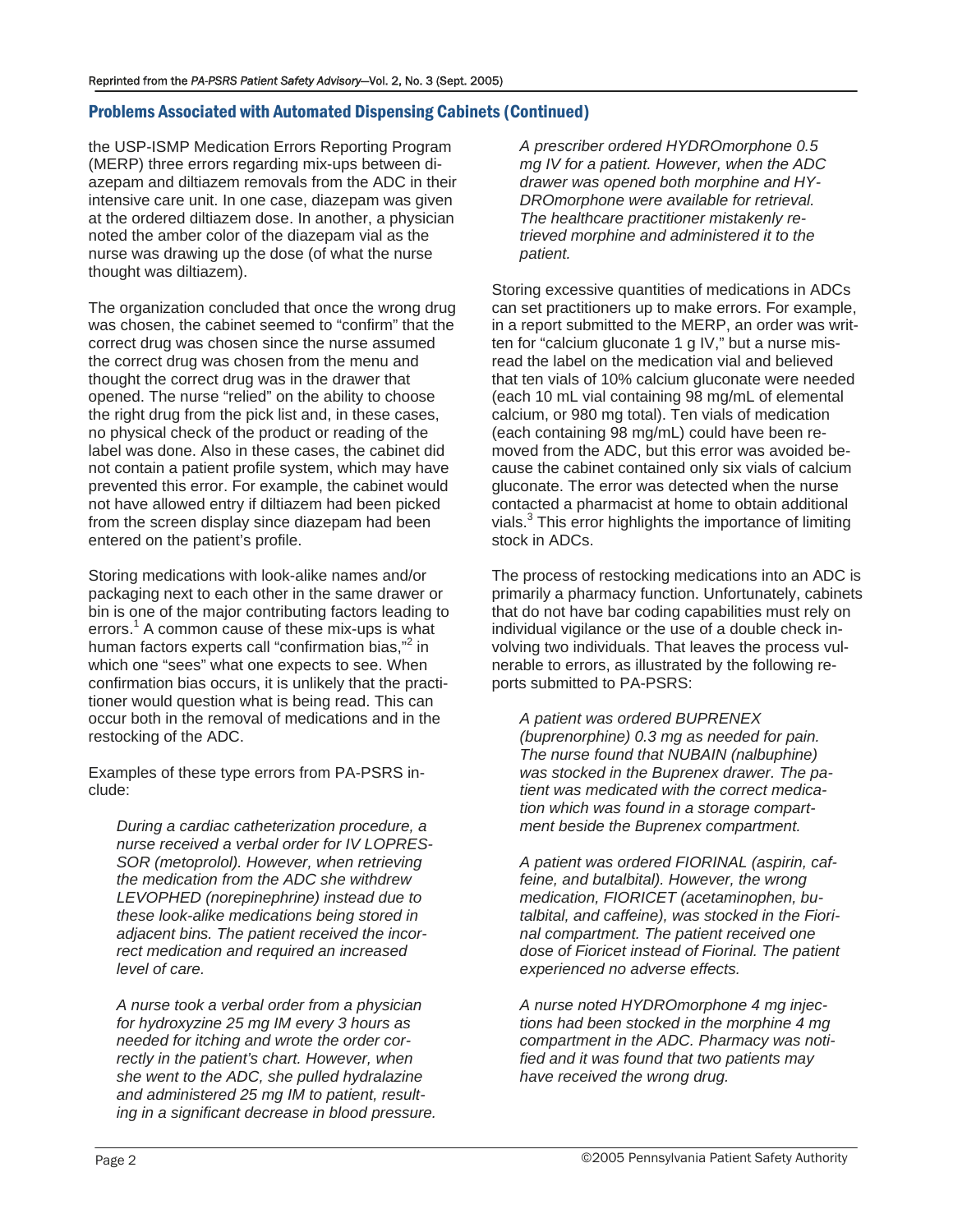## Problems Associated with Automated Dispensing Cabinets (Continued)

In this last case, a serious error could occur if HY-DROmorphone (DILAUDID) was used in place of an ordered morphine dose since HYDROmorphone is several times more potent than morphine.

The MERP has also received reports of similar occurrences. For example, one hospital reported placing the muscle relaxant tizanidine (ZANAFLEX), in the ADC compartment intended for tiagabine (GABITRIL), an anticonvulsant. The typical starting doses for each of these medications are similar as are their generic names, so the error was not discovered for a number of days; one patient received four incorrect doses but fortunately suffered no ill effects. In another hospital, a nurse found an Abbott Carpuject syringe of digoxin 0.25 mg/mL in the drawer that was to contain ketorolac 30 mg. Many of the Carpuject syringes look similar to one another, which could easily result in a mix-up during the stocking process. Until barcode technology is utilized during the stocking process, a check process after restocking automated dispensing cabinets may be as important as the check process conducted in the pharmacy.<sup>4</sup>

#### **Strategies to Improve ADC Safety**

Consider the following strategies to promote the safe use of ADCs:<sup>3</sup>

- If your organization is purchasing an automated dispensing cabinet, consider those that allow for patient profiling so pharmacists can enter and screen drug orders prior to their removal and administration.
- Consider purchasing or upgrading to systems that utilize bar-code technology for restocking of medications.
- Ensuring medication orders are screened by the pharmacy for the appropriateness of the drug, dose, frequency, and route of administration, therapeutic duplication, allergies or sensitivities, interactions between the prescription and other medications, food, and laboratory values, and other contraindications. This is particularly important for "highalert" medications stored in ADCs.
- Considering the needs of each patient care unit as well as the age and diagnoses of patients being treated on each unit when deciding what drugs will be stocked in each unit's ADCs.
- Avoiding bulk supplies of medications (e.g.,

multidose vials, bulk oral solutions). Instead, try stocking drugs in ready-to-use unit doses.

- Using individual cabinets or storage drawers to separate pediatric and adult medications.
- Developing a check system to help ensure accurate cabinet stocking. Another staff member from pharmacy or nurse on the unit can verify accurate stocking by having pharmacy provide a daily list of items added to the cabinet. Employing bar-code technology during the stocking process can also help assure accuracy.
- Placing allergy reminders for specific drugs, such as antibiotics, opiates, and nonsteroidal anti-inflammatory drugs (NSAIDs) on the cabinet screens or with each individual medication's cube. Some systems allow staff to build alerts that appear on the screen when attempting to access selected drugs.
- Limiting the override function to *emergency* situations. A list of medications that can be obtained without pharmacy profile is not needed. Lists can give the false impression that certain medications may always be obtained rather than incorporating an understanding that only medications needed in an emergency situation can be obtained via override.
- Routinely running and analyzing override reports to help identify changes that need to be incorporated in the system.
- Removing only a single dose of the medication ordered. If not administered, returning the dose to the pharmacy or ADC return bin to allow pharmacy to replace it in the cabinet.
- Periodically reassessing the drugs and quantities stocked in each unit-based cabinet.

#### **Notes**

1. ISMP. ISMP Medication Safety Alert!® Acute Care Edition. 6 October 1999;(4)20.

2. Cohen MR. The role of drug packaging and labeling in medication errors. In: Cohen M, ed. Medication errors. Washington (DC): American Pharmaceutical Association; 1999.

3. ISMP. ISMP Medication Safety Alert!® Acute Care Edition. 2 December 1998;(3)24.

4. ISMP. ISMP Medication Safety Alert!® Acute Care Edition. 6 February 2003;(8)3.